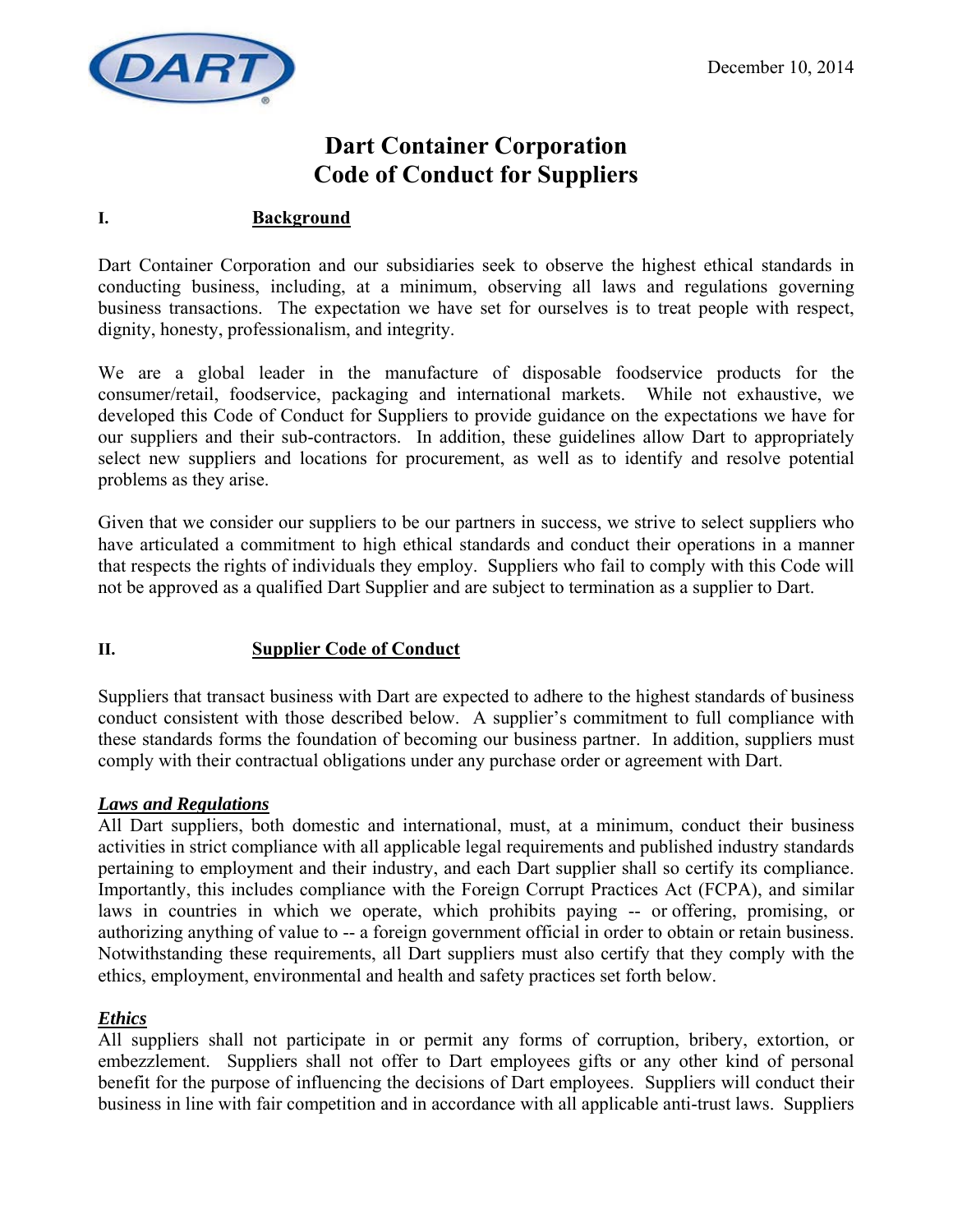will safeguard and make only appropriate use of confidential information and ensure that all employees' and business partners' privacy and valid intellectual property rights are protected. If applicable to the suppliers' industry, animal testing will be minimized and alternatives will be used whenever possible, scientifically valid and acceptable to regulators.

#### *Employment Practices*

**Child Labor:** Suppliers and their sub-contractors are prohibited from using workers under the legal age of employment for the type of work being performed in any facility in which the supplier or its sub-contractor is doing work for Dart. In no event should suppliers use employees younger than 18 years of age. Accommodations will be permitted for minors who are employed on a part time basis for summer jobs or pursuant to apprenticeships that are part of a supervised program.

**Forced or Prison Labor:** The use of prison or forced labor by a Dart supplier or its sub-contractor is prohibited. The use of labor under any form of indentured servitude is prohibited, as is the use of physical punishment, confinement, threats of violence or other forms of physical, sexual, psychological or verbal harassment or abuse as a method of discipline or control. Suppliers will not utilize factories or production facilities that force work to be performed by unpaid or indentured laborers or those who must otherwise work against their will, nor shall they contract for the production of products for Dart with sub-contractors that utilize such practices or facilities.

**Working Hours and Conditions:** All applicable laws, regulations, codes and industry standards pertaining to vacation time, leave periods, holidays and the number of hours and days an employee may work with respect to both regular and overtime work periods must be followed by all suppliers. Suppliers' employees must be provided with safe and healthy working conditions and reasonable daily and weekly work schedules.

**Compensation:** Suppliers' employees must be fairly compensated and provided with wages and benefits that comply with all applicable laws and regulations. This includes appropriate compensation for overtime work and other premium pay situations required by applicable laws. If local laws do not provide for overtime pay, suppliers will pay at least regular wages for overtime work.

**Non-Discrimination:** Suppliers shall implement a policy that prohibits discrimination in hiring and employment practices on the basis of gender, sexual orientation, gender identity, pregnancy, race, religion, age, physical disability, national origin, veteran status, political affiliation, union membership or any other basis prohibited by law. Suppliers shall abide by the requirements of 41 CFR 60-741.5(a) and 41 CFR 60-300.5(a). These regulations prohibit discrimination against qualified individuals on the basis of disability or protected veterans, and require affirmative action by covered federal contractors and subcontractors to employ and advance in employment qualified individuals with disabilities and protected veterans.

**Workplace Environment:** Dart does not permit intimidation or hostility in the workplace. Suppliers shall not tolerate behavior in their workplace that might harass, disrupt or interfere with another person's ability to work. Unacceptable behavior includes verbal, non-verbal and physical attacks. In addition, facilities shall be constructed and maintained in accordance with the standards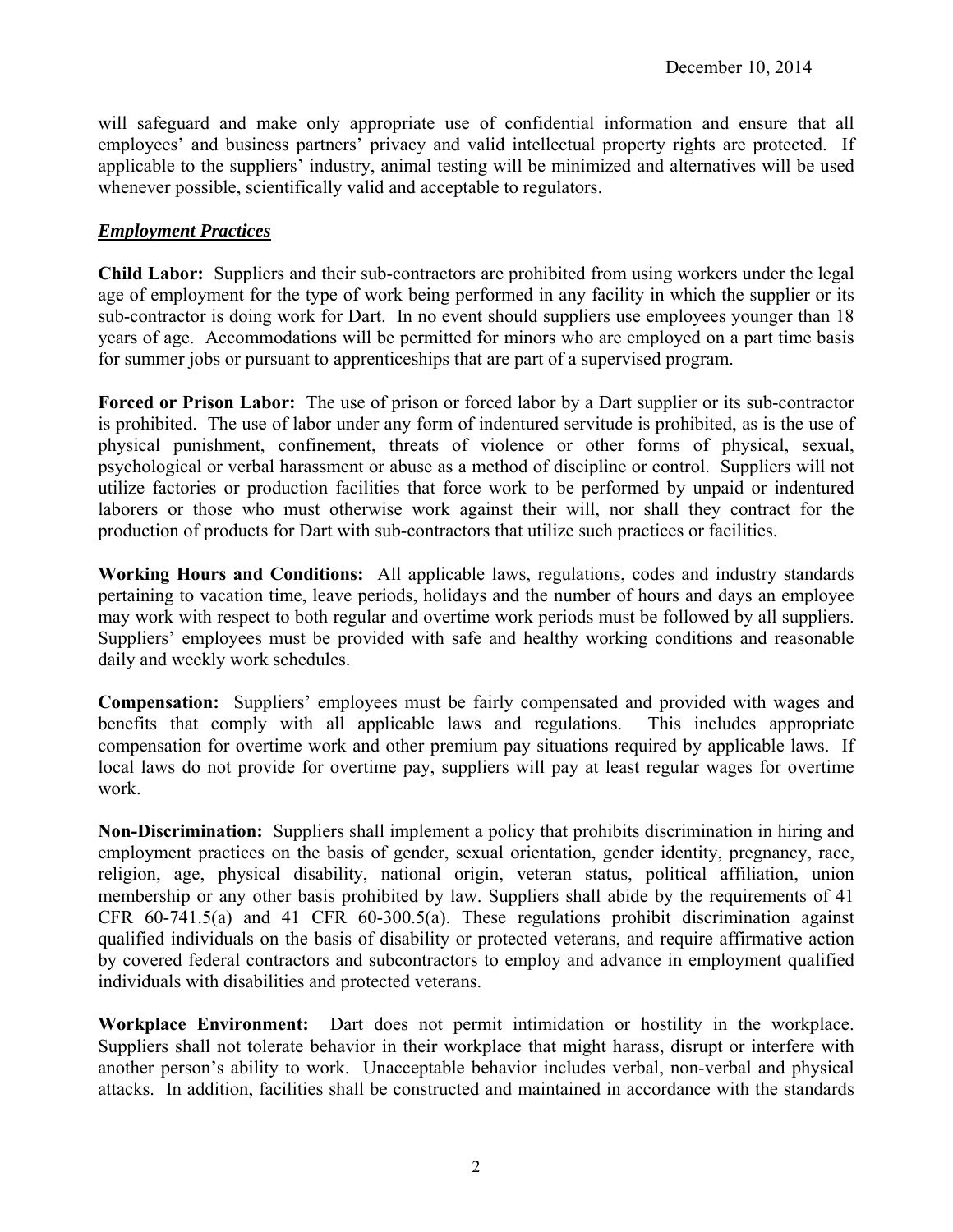set by applicable codes and ordinances. Dart also requires that its suppliers recognize and respect the rights of employees to freely associate, organize and bargain collectively in accordance with applicable laws.

**Illegal Drugs or Alcohol:** Suppliers' employees are expected to report to work free from the influence of illegal drugs or alcohol and in condition to perform their duties. No employee of the supplier may have an illegal drug in his or her system while on the job. Suppliers' employees cannot use, possess or sell illegal drugs on suppliers' property.

**Immigration Law Compliance:** Suppliers shall only employ workers with a legal right to work, which must be validated by suppliers before the employment by reviewing the relevant documents. Procedures which demonstrate compliance with these validations must be implemented. Dart suppliers must regularly audit employment agencies from which they obtain workers to monitor compliance with this requirement.

**Notification to Employees and Sub-contractors:** Suppliers shall notify employees of the terms of these standards and post the terms on the supplier's letterhead and in local languages, in a prominent place accessible to all employees. Suppliers should take steps to ensure that sub-contractors are notified of the terms of this Code operate in an manner consistent with the terms hereof.

## *Environmental, Health and Safety*

**Health and Safety:** Suppliers must provide a safe and healthy work environment to prevent accidents and injury to health occurring within or arising out of the course of work, or as a result of the operation of employer facilities. At a minimum, potable drinking water, adequate, clean restrooms, adequate ventilation, fire exits, essential safety equipment, proper safety practices for the performance of their duties, emergency aid kits, access to emergency medical care, and appropriately-lit workstations must be provided. Fire prevention equipment must be accessible and Suppliers are responsible for conducting fire prevention and evacuation training. Dormitory housing should provide clean and adequate space for employees with sanitary facilities and water supply. Restrooms should be clean and available for all employees.

**Environmental:** Suppliers shall comply with all applicable environmental laws and regulations and shall conduct their operations in a manner that conserves resources. All waste materials and production by-products should be disposed of properly and in an environmentally responsible manner.

# **III. Inspections and Record Keeping**

**By Suppliers:** Each Supplier shall designate one or more of its management staff to be responsible for monitoring their factories and production facilities, and the production facilities of their subcontractors used in the production of products for Dart, for compliance with the standards set forth herein. Each Supplier must conduct such monitoring at minimum on an annual basis, and must be prepared to provide a completed certificate of compliance upon request. Suppliers must maintain necessary documentation to demonstrate compliance with this Code.